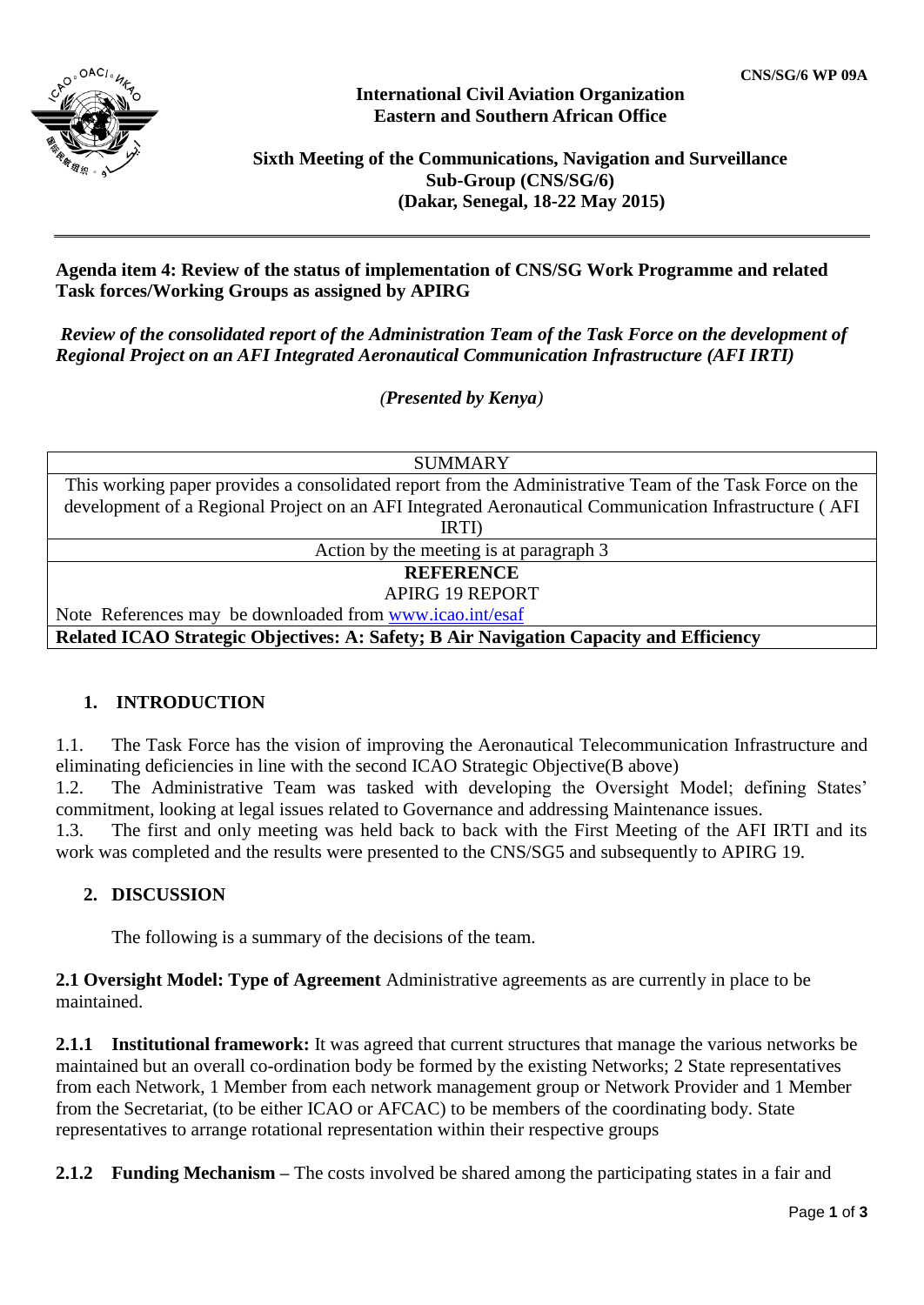equitable manner as currently decided by each body with each body financially supporting the costs related to the coordination body equally.

# **2.1.3 Oversight body**

- Strategic oversight will lie with the coordination body involving alignment of technology, rollout, requirements, services etc.
- Safety and technical oversight (audit function) will lie within the ICAO structures.
- Operational administrative, technical and safety oversight will continue as currently run within each network setup.

# **2.1.4 Mandate of Oversight body**

- Ensure set up, operation, maintenance, expansion and funding as per the current network body structures of AFISNET, CAFSAT, NAFISAT and SADC VSAT
- The safety and technical audit function is mandated to ICAO to be carried out against applicable SARPS, regional plans and APIRG requirements

## **2.1.5 Mandate of Network provider**

- As currently mandated by the governing bodies of the AFISNET, CAFSAT, NAFISAT and SADC **VSAT**
- Implement, operate, maintain the network and ensure present and future performance in line with strategic objectives and oversight body requirements

#### **2.1.6 Any delegated ANSP aspects**

Provision of aeronautical ground to ground interconnection services on behalf of states

#### **2.1.7 Handling of Pre-implementation costs**

States are responsible for costs within the current structures of AFISNET, CAFSAT, NAFISAT and SADC VSAT.

#### **2.1.8 Cost Determination**

All expenses will be used to determine cost.

#### **2.1.9 Cost sharing –**

Each state to assume responsibility for its share of the costs involved as in the existing structures of AFISNET, CAFSAT, NAFISAT and SADC VSAT.

#### **2.1.10 Cost Recovery mechanism**

Cost recovery to be managed as is currently done within the structures of AFISNET, CAFSAT, NAFISAT and SADC VSAT.

#### **2.1.11 Budget Approval**

Proper financial control will require costs and revenues to be estimated in advance and Budget approval to be handled within the current structures of AFISNET, CAFSAT, NAFISAT and SADC VSAT.

#### **2.1.12 Financial audit and taxation**

To be addressed in the context of the overall operations

Managed within the current structures of AFISNET, CAFSAT, NAFISAT and SADC VSAT.